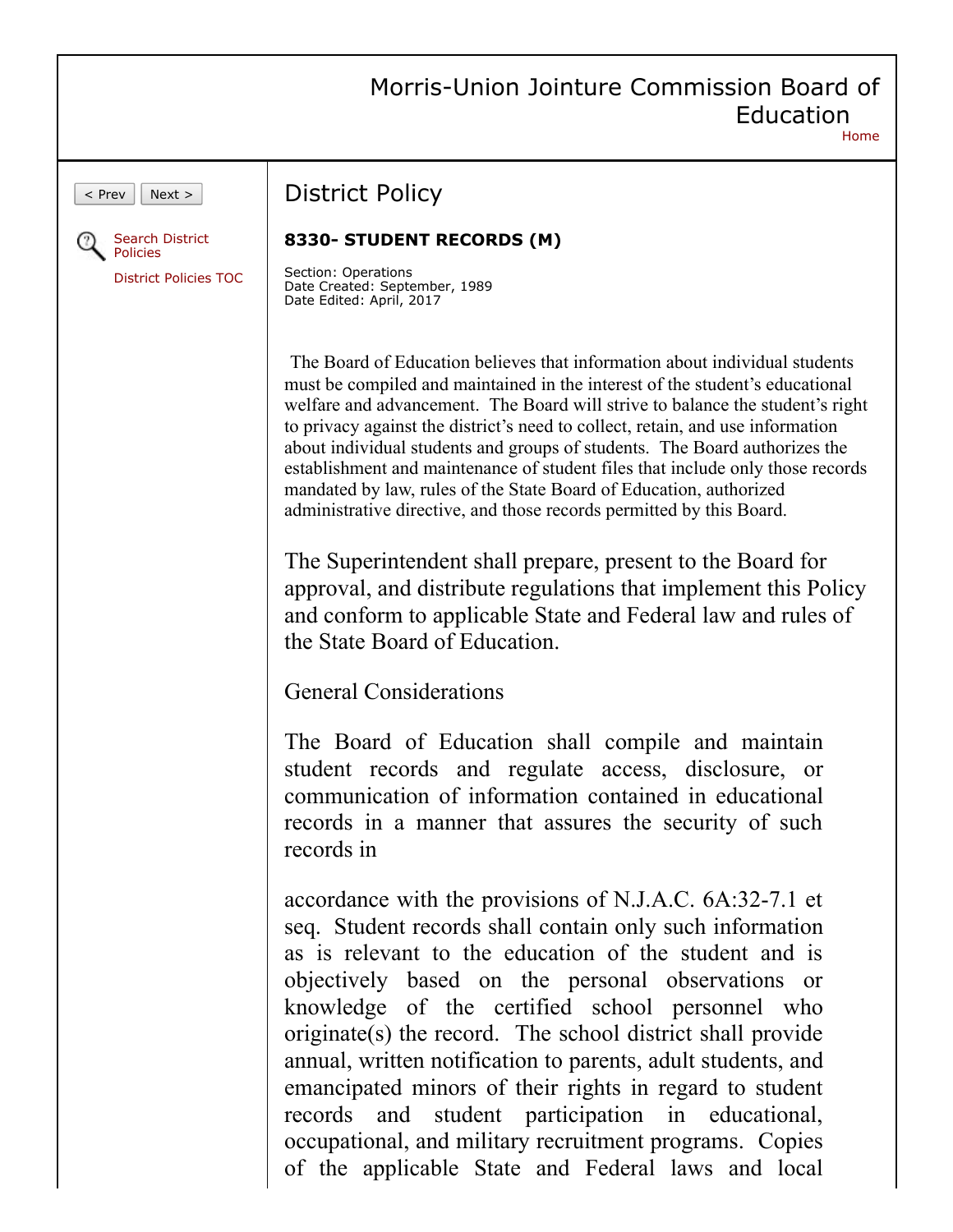policies shall be made available upon request. The school district shall make every effort to notify parents and adult students in their dominant language.

Nothing in this Policy shall be construed to prohibit certified school personnel from disclosing student records to non-adult students or to appropriate persons in connection with an emergency, if such knowledge is necessary to protect the health or safety of the student or other persons.

No liability shall be attached to any member, officer, or employee of the Board of Education permitting access or furnishing student records in accordance with N.J.A.C. 6A:32-7.1 et seq.

## Student Information Directory

A student information directory is a publication of the Board of Education that includes information relating to a student as defined in N.J.A.C. 6A:32-2.1. This information includes: name; grade level; date and place of birth; dates of school attendance; major field of study; participation in officially recognized activities; weight and height relating to athletic team membership; degrees; awards; the most recent educational agency attended by the student; and other similar information. The student information directory shall be used only by authorized school district personnel and for designated official use by judicial, law enforcement, and medical personnel and not for general public consumption. In the event the school district publishes a student information directory, the Superintendent or designee will provide a parent or adult student a ten-day period submit to the Superintendent a written statement prohibiting the school district from including any or all types of information about the student in any student information directory before allowing access to such directory to educational, occupational, and military recruiters pursuant to N.J.S.A. 18A:36-19.1 and P.L. 107-110 sec. 9528, Armed Forces Recruiter Access to Students and Student Recruiting Information of the No Child Left Behind Act of 2001.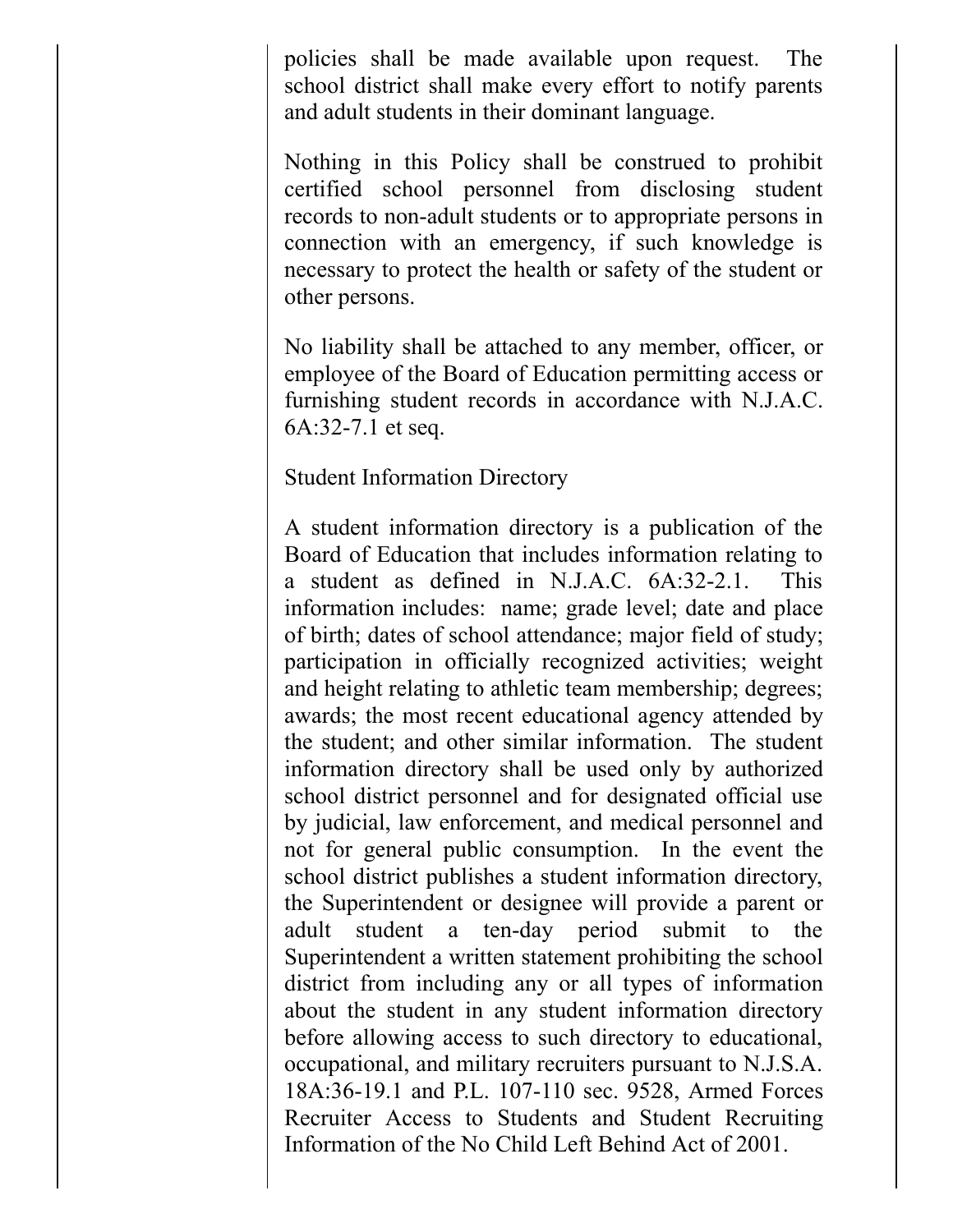School Contact Directory for Official Use

A school contact directory for official use is a compilation by the school district that includes the following information for each student: name; address; telephone number; date of birth; and school enrollment. The district shall compile and maintain a school contact directory for official use that is separate and distinct from the student information directory. The student contact directory may be provided for official use only to judicial and law enforcement personnel, and to medical personnel currently providing services to the student in question. To exclude any information from the school contact directory for official use the parent, adult student, or emancipated minor shall notify the Superintendent or designee in writing.

Mandated and Permitted Student Records

Mandated student records are those records school districts have been directed to compile by State statute, regulations, or authorized administrative directive in accordance with N.J.A.C. 6A:32-7.3.

Permitted student records are those student records not mandated pursuant to N.J.A.C. 6A:32-7.3, but authorized by the Board to promote the student's educational welfare. The Board shall authorize the permitted records to be collected by adopting Policy and Regulation 8330, which will list such permitted records.

Maintenance and Security of Student Records

The Superintendent or designee shall be responsible for the security of student records maintained in the school district. Policy and Regulation 8330 assure that access to such records is limited to authorized persons.

Records for each individual student may be stored electronically or in paper format. When student records are stored electronically, proper security and back-up procedures shall be administered.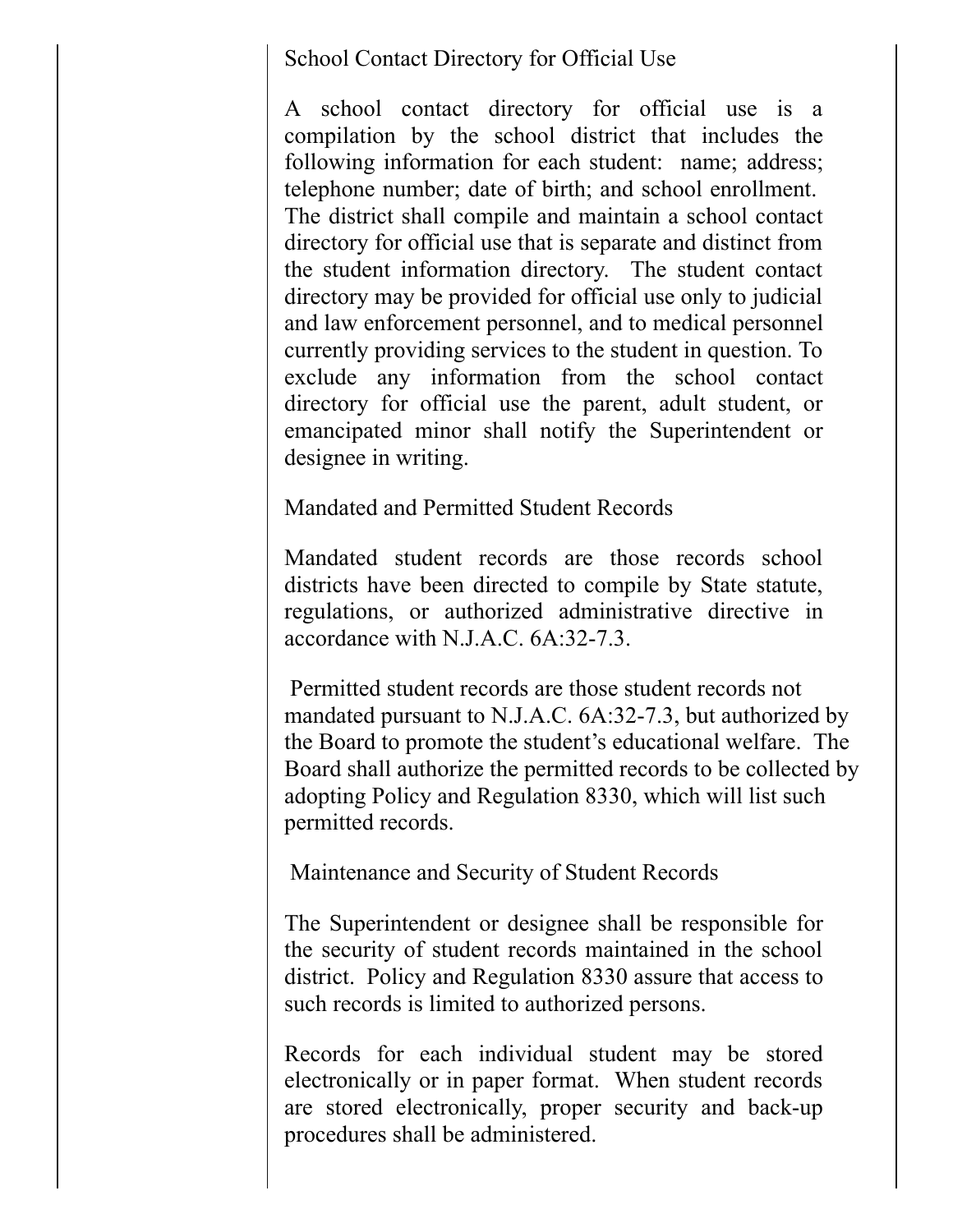Student health records, whether stored on paper or electronically, shall be maintained separately from other student records, until such time as graduation or termination, whereupon the health history and immunization record shall be removed from the student's health record and placed in the student's mandated record. Records shall be accessible during the hours in which the school program is in operation.

Any district internet website shall not disclose any personally identifiable information about a student without receiving prior written consent from the student's parent, in accordance with the provisions of N.J.S.A. 18A:36-35. Personally identifiable information means student names; student photos; student addresses; student e-mail addresses; student phone numbers; and locations and times of class trips.

Access to Student Records

Only authorized organizations, agencies, or persons as defined in N.J.A.C. 6A:32-7.5 shall have access to student records, including student health records. Access to student records shall be provided to persons authorized such access under N.J.A.C. 6A:32-7.1 et seq. within ten days of a request, but prior to any review or hearing conducted in accordance with N.J.A.C. 6A.

The district shall control access to, disclosure of, and communication regarding information contained in student health records to assure access only to people permitted by Federal and State statute and regulations in accordance with N.J.A.C. 6A:32-7.5.

The district may charge a reasonable fee for reproduction of student records, not to exceed the schedule of costs set forth in N.J.S.A. 47:1A-5, provided that the cost does not effectively prevent the parents or adult students from exercising their rights under N.J.A.C. 6A:32-7 or other Federal and State rules and regulations regarding students with disabilities, including N.J.A.C. 6A:14.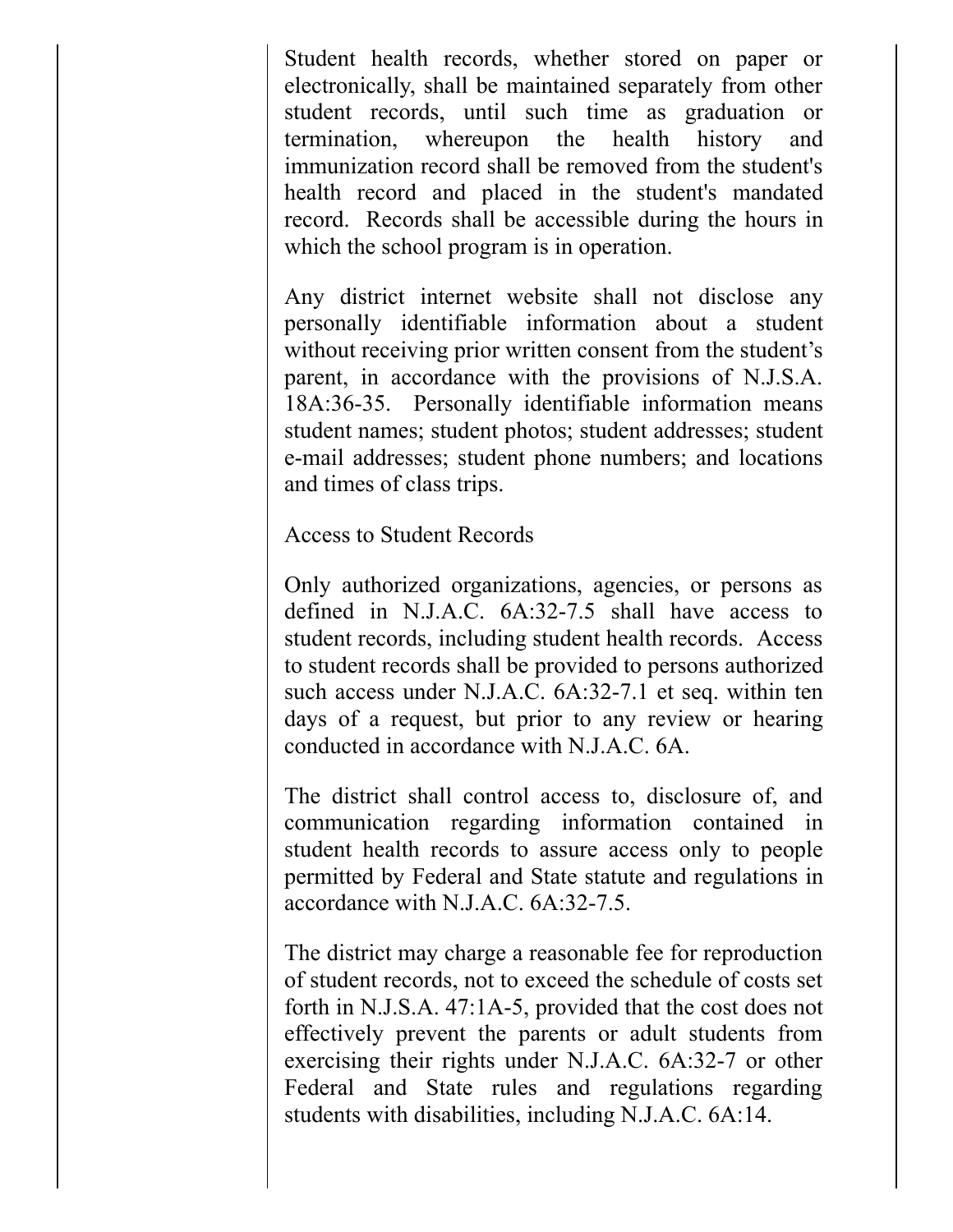Access to and disclosure of a student's health record shall meet the requirements of the Family Education Rights and Privacy Act, 34 C.F.R. Part 99 (FERPA).

Only authorized organizations, agencies, or persons as defined in N.J.A.C. 6A:32-7.5 shall have access to student records, including student health records.

Nothing in N.J.A.C. 6A:32-7.1 et seq. or in Policy and Regulation 8330 shall be construed to prohibit school personnel from disclosing information contained in the student health record to students or adults in connection with an emergency, if such knowledge is necessary to protect the immediate health or safety of the student or other persons.

In complying with N.J.A.C. 6A:32-7 – Student Records, individuals shall adhere to requirements pursuant to N.J.S.A. 47:1A-10, the Open Public Records Act (OPRA) and 34 CFR Part 99, the Family Educational Rights and Privacy Act (FERPA).

Conditions for Access to Student Records

All authorized organizations, agencies, and persons defined in N.J.A.C. 6A:32-7.1 et seq. shall have access to the records of a student subject to conditions outlined in N.J.A.C. 6A:32- 7.6(a).

Rights of Appeal for Parents and Adult Students

Student records are subject to challenge by parents and adult students on the grounds of inaccuracy, irrelevancy, impermissive disclosure, inclusion of improper information or denial of access to organizations, agencies, and persons in accordance with N.J.A.C. 6A:32-7.7(a).

To request a change in the record or to request a stay of disclosure pending final determination of the challenged procedure, the parent or adult student shall follow the procedures pursuant to N.J.A.C. 6A:32-7.7(b).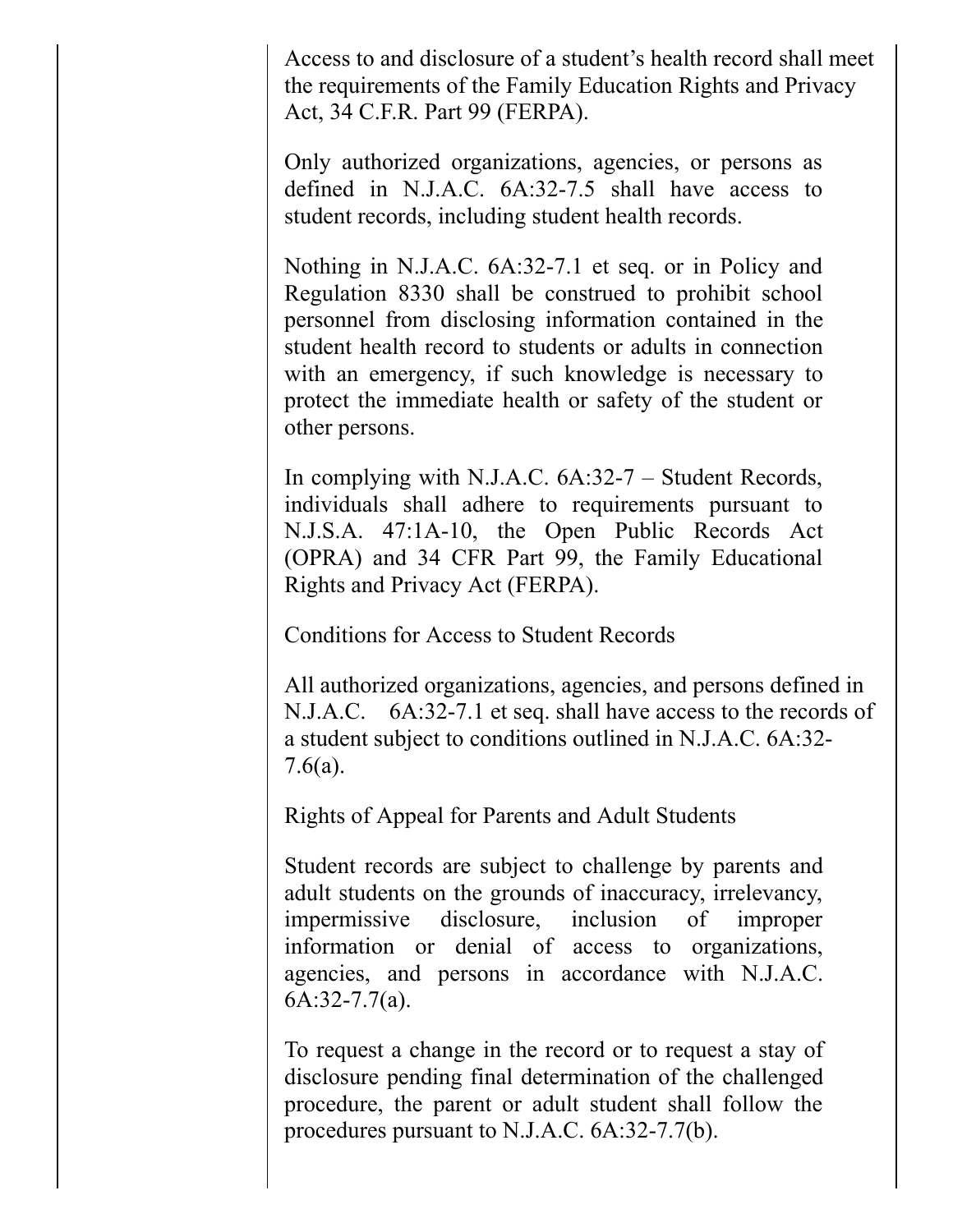Appeals relating to student records for students with disabilities shall be processed in accordance with the requirements of N.J.A.C. 6A:32-7.7(b).

Regardless of the outcome of any appeal, a parent or adult student shall be permitted to place in the student record a statement commenting upon the information in the student record or setting forth any reasons for disagreement with the decision made in the appeal. Such statements shall be maintained as part of the student record as long as the contested portion of the record is maintained. If the contested portion of the record is disclosed to any party, the statement commenting upon the information shall also be disclosed to that party.

Retention and Disposal of Student Records

A student's record is considered to be incomplete and not subject to the provisions of the Destruction of Public Records Law, N.J.S.A. 47:3-15 et seq., while the student is enrolled in the school district. The school district shall retain the student health record and the health history and immunization record according to the School District Records Retention Schedule, as determined by the New Jersey State Records Committee.

Student records of currently enrolled students, other than that described in N.J.A.C. 6A:32-7.8(e), may be disposed of after the information is no longer necessary to provide educational services to a student and in accordance with the provisions of N.J.A.C. 6A:32-7.8(b).

Upon graduation or permanent departure of a student from the school district, the parent or adult student shall be notified in writing that a copy of the entire student record will be provided to them upon request. Information in student records, other than that described in N.J.A.C. 6A:32-7.8(e), may be disposed of, but only in accordance with the Destruction of Public Records Law, N.J.S.A. 47:3-15 et seq. Such disposition shall be in accordance with the provisions of N.J.A.C. 6A:32- 7.8(c)2.